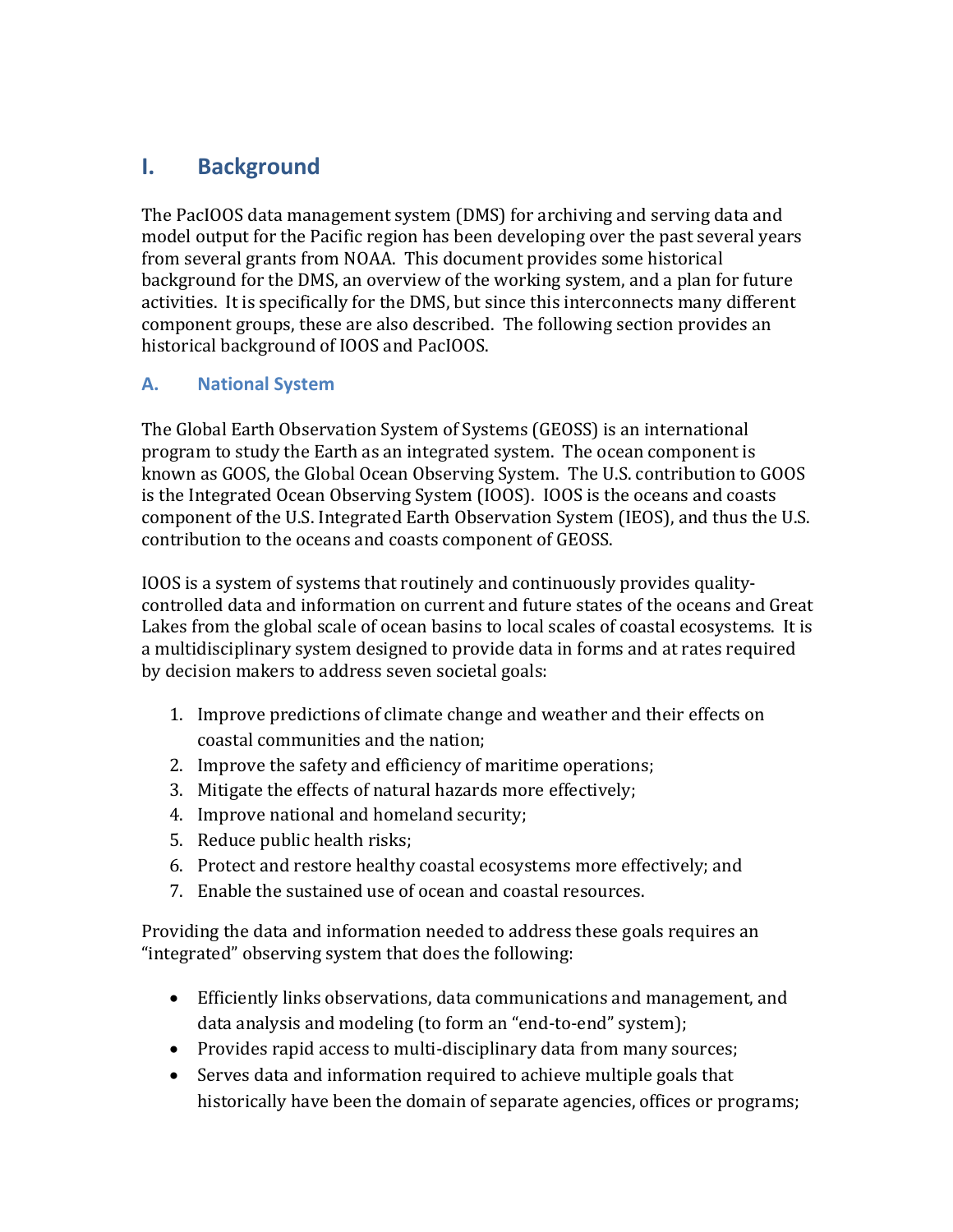- Efficiently links advances in science and technology to the development of operational capabilities; and
- Involves cross-cutting partnerships among federal and state agencies, the private sector, and academic institutions.

The provision of data and information needed to address these goals also requires a hierarchy of observations from the global ocean to coastal ecosystems. Thus, the IOOS is being designed and implemented as two interdependent components, global and coastal. The coastal component consists of a National Backbone (NB) for the Nation's Exclusive Economic Zone (EEZ) and Great Lakes, with Regional Coastal Ocean Observing Systems (RCOOS's) nested within it.

The IOOS efficiently links three subsystems:  $(1)$  data analysis and modeling,  $(2)$  data management and communications, and (3) observations and data telemetry. The modeling and data management subsystems are the IOOS integrators and cannot (and should not) be "stove piped" specifically to any given observing subsystem element or exclusively to the global ocean component, the NB or to RCOOS's.

The "Observing and Data Telemetry Subsystem" consists of coastal and global components that include both remote (satellite-, aircraft- and land-based) and *in* situ sensing. The NB focuses on the Nation's EEZ and Great Lakes; measures and transmits data on core variables needed by all or most regions and for national scale decision making; establishes sentinel stations for early detection of large-scale effects of the oceans and land-based inputs; and links global to local scales of variability. RCOOS's enhance the NB by increasing the density of observations and the number of variables measured based on data and information needs of decision makers in the respective regions.

The US component is organized at present into 11 Regional Associations (see Figure 1):

- 1. Alaska Ocean Observing System (AOOS)
- 2. Caribbean Regional Association (CARICOOS)
- 3. Central and Northern California Ocean Observing System (CeNCOOS)
- 4. The Gulf of Mexico Coastal Ocean Observing System (GCOOS)
- 5. Great Lakes Observing System (GLOS)
- 6. Mid-Atlantic Coastal Ocean Observing Regional Association (MARACOOS)
- 7. Northwest Association of Networked Ocean Observing Systems (NANOOS)
- 8. Northeastern Regional Association of Coastal Ocean Observing Systems (NERACOOS)
- 9. Pacific Integrated Ocean Observing System (PacIOOS)
- 10. Southern California Coastal Ocean Observing System (SCCOOS)
- 11. Southeast Coastal Ocean Observing Regional Association (SECOORA)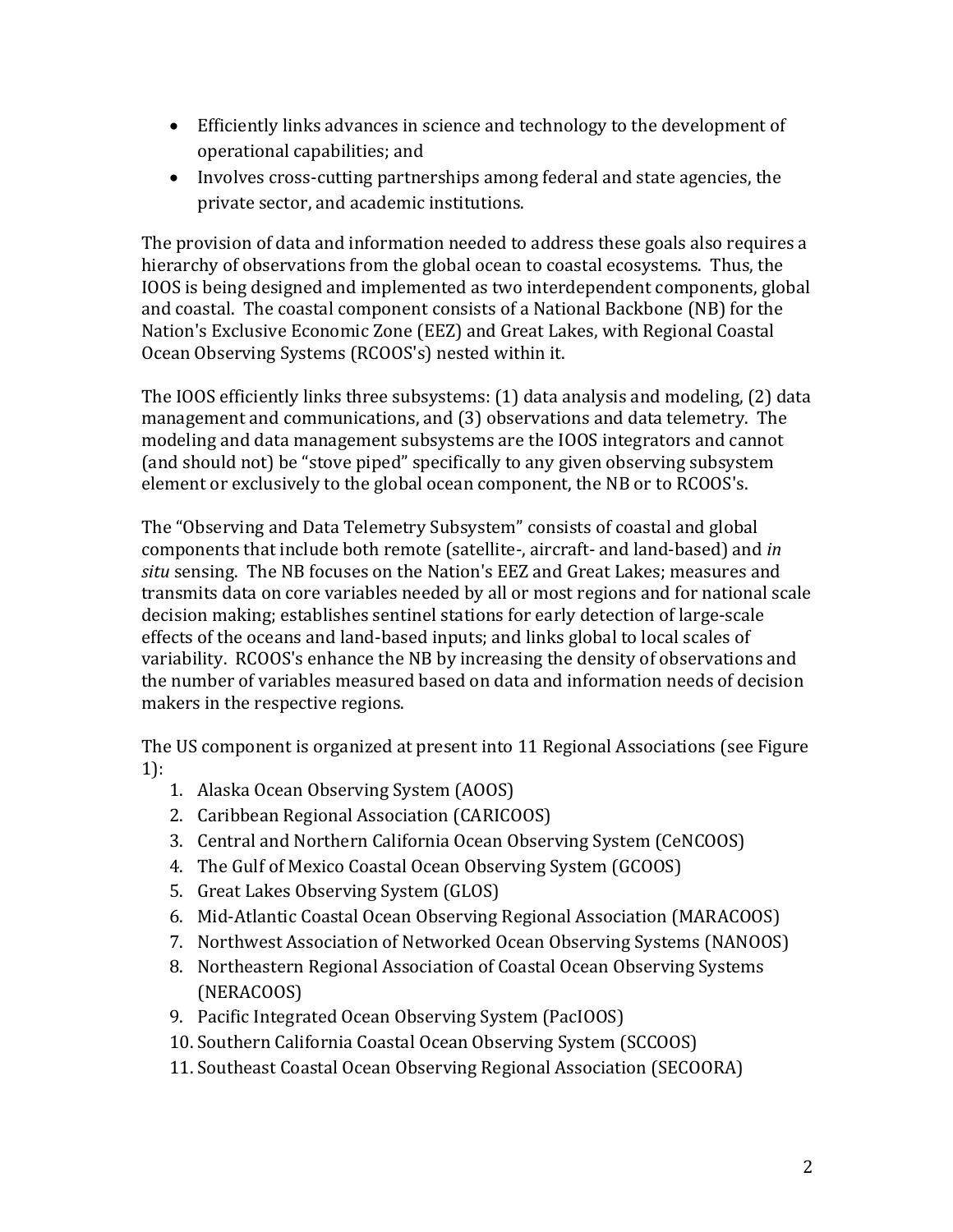

Figure 1. **IOOS** regional association domains.

## **B. Regional Association – PacIOOS**

The regional ocean observing system in the Pacific began under two separate grants from NOAA. The first was an award (June 2005) to the East West Center (EWC) to establish PacIOOS. The final year of this award was transferred to SOEST in October 2007 and was managed by Sea Grant. The second award was much larger and was obtained via a proposal from SOEST. This grant was entitled "The Hawaii Pacific Ocean Observing Information System (HIPOOIS)", and established the Hawaii Integrated Ocean Observing System (HiOOS). HIPOOIS was envisioned to be a pilot project for HiOOS, while HiOOS was viewed as a sub-regional system within PacIOOS. Two follow-on grants were then award, one to extend PacIOOS for another three years, and the other was a single-year grant to extend HiOOS to end at the same time as the new PacIOOS grant. In 2011 an all-encompassing, five-year grant was awarded from NOAA. At this point, HiOOS was discontinued as a brand, and all future activities were referred to as PacIOOS.

The five-year grant was renewed in 2016 and will be up again for renewal in spring of 2021. One major accomplishment in mid-2014 was the acknowledgement of PacIOOS as a Certified data provider. The certification process was run through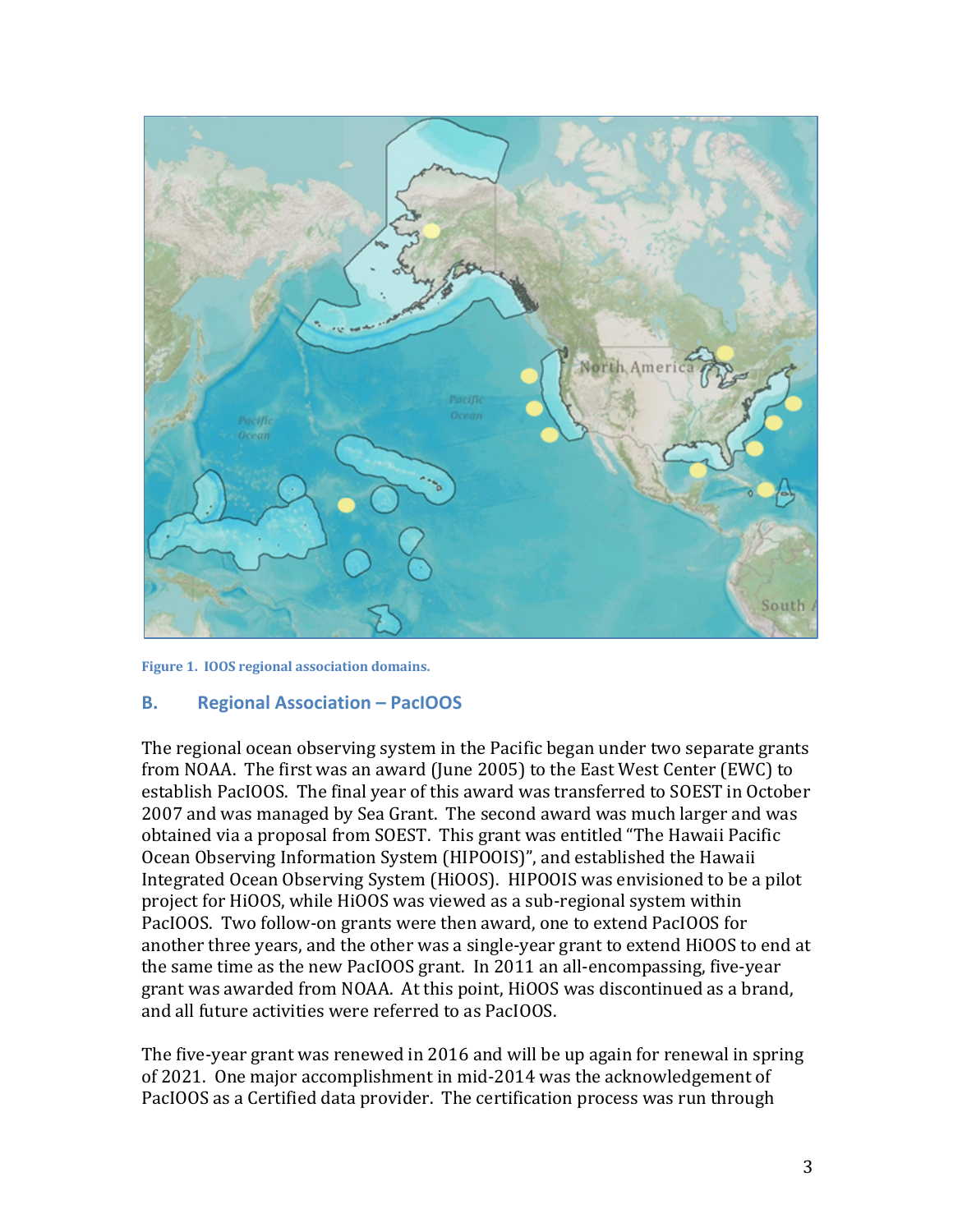IOOS and NOAA, and the award means essentially that PacIOOS is a trusted supplier of ocean-related data and may be considered as an extension of Federal data providers.

In the early stages of both HiOOS and the concurrently developing PacIOOS, the data management system was based exclusively on components outlined in the HIPOOIS proposal. Other observations on-going in the region, *e.g.*, the Hawaii Ocean Timeseries (HOT), were presumed to have existing data management and data serving systems in place.

The HiOOS effort was organized around two cross-cutting themes. One of these themes was referred to as "catalyst projects", of which there were four, listed below with project leads:

- 1. Coastal ocean-state and forecast (Mark Merrifield, Roger Lukas and Doug Luther),
- 2. Coastal resiliency (Chip Fletcher),
- 3. Automated water quality sensing (Eric DeCarlo and Grieg Steward), and
- 4. Marine ecosystem stewardship (John Sibert, Kim Holland and Whitlow Au).

The other theme was called the "component groups":

- 1. Kilo Nalu cabled ocean observatory (Geno Pawlak),
- 2. HF Radio (Pierre Flament),
- 3. Near-shore sensors (Margaret McManus),
- 4. Ocean gliders (Glenn Carter),
- 5. Waves and water level (Mark Merrifield),
- 6. Coastal resiliency (Chip Fletcher and Ben Brooks),
- 7. Water quality (Eric DeCarlo and Grieg Steward),
- 8. Event response (Eric DeCarlo and Geno Pawlak),
- 9. Acoustic monitoring of fish (John Sibert and Kim Holland),
- 10. Acoustic monitoring of cetaceans (Whitlow Au),
- 11. Modeling (ocean, atm and wave; Brian Powell),
- 12. Data management (Jim Potemra), and
- 13. Outreach and education (Marcie Grabowski).

While the data management group focused on web page development and data services for these specific components (with a Hawaii focus), a parallel activity was initiated for PacIOOS. Through stakeholder meetings and informal interactions with people in the regions, two different data services were identified: GIS or map-based for the insular Pacific and data transport of real-time and forecast information for Hawaii. These two distinct servers will continue to run independently but will be linked together via web pages and search/access tools.

Due to staff turnover and reorganization, the component groups are now: